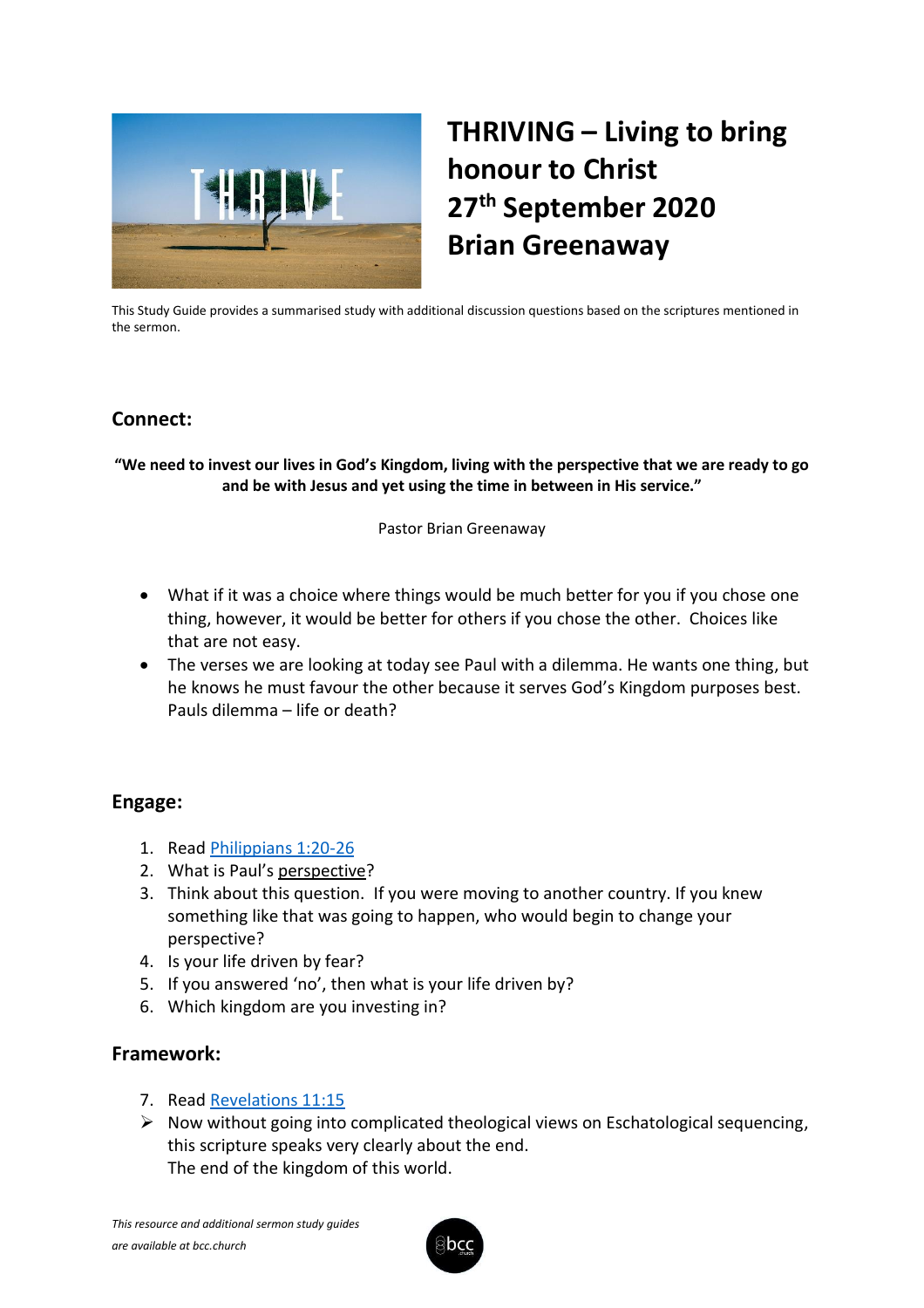One day this world in its present form will end. At that point every earthly system will fall. Every kingdom, dictatorship, democracy, empire, constitutional monarchy will end. Every world religion will fall. Every economic system will collapse. Every political structure will come to an end. And God's Kingdom, which to many has been hidden, will swallow them all up and Jesus shall reign physically and visibly from His throne in Jerusalem. Are you excited? So, don't worry about political systems, local or national. Gods Kingdom is over all those.

8. What do you invest in?

#### *A lady once asked John Wesley that suppose he were to know that he would die at 12:00 midnight tomorrow, how would he spend the intervening time.*

*His reply: "Why madam, just as I intend to spend it now. I would preach this evening at Gloucester, and again at five tomorrow morning; after that I would ride to Tewkesbury, preach in the afternoon, and meet the societies in the evening. I would then go to Rev. Martin's house, who expects to entertain me, talk and pray with the family as usual, retire to my room at 10 o'clock, commend myself to my heavenly Father, lie down to rest, and wake up in Glory."*

- *9.* Do you have this type of assurance?
- 10. Where is your perspective?
- 11. Are you living with one eye on eternity?
- 12. Can you say this word? **Maran atha.** (It's actually two Aramaic words that mean *'The Lord is coming'* or *'Come, oh Lord'*. It appears right at the end of the first letter to the Corinthians – in Aramaic. And then it appears right at the end of the book of Revelation in Greek. And it is actually a prayer.)
- 13. In our text Paul says that he would much prefer to die and go be with Jesus. Ask yourself that question; are you ready to go?
- 14. Are you tied so much to the things of this world that you don't want to go?
- 15. What does Paul mean when he says, 'to live is Christ'?
- There are 5 crowns in the Bible for believers: The *incorruptible, rejoicing, righteousness, life and glory*

**"Finally, there is laid up for me the crown of righteousness, which the Lord, the righteous Judge, will give to me on that Day, and not to me only but also to all who have loved His appearing."**

2 Timothy 4:8